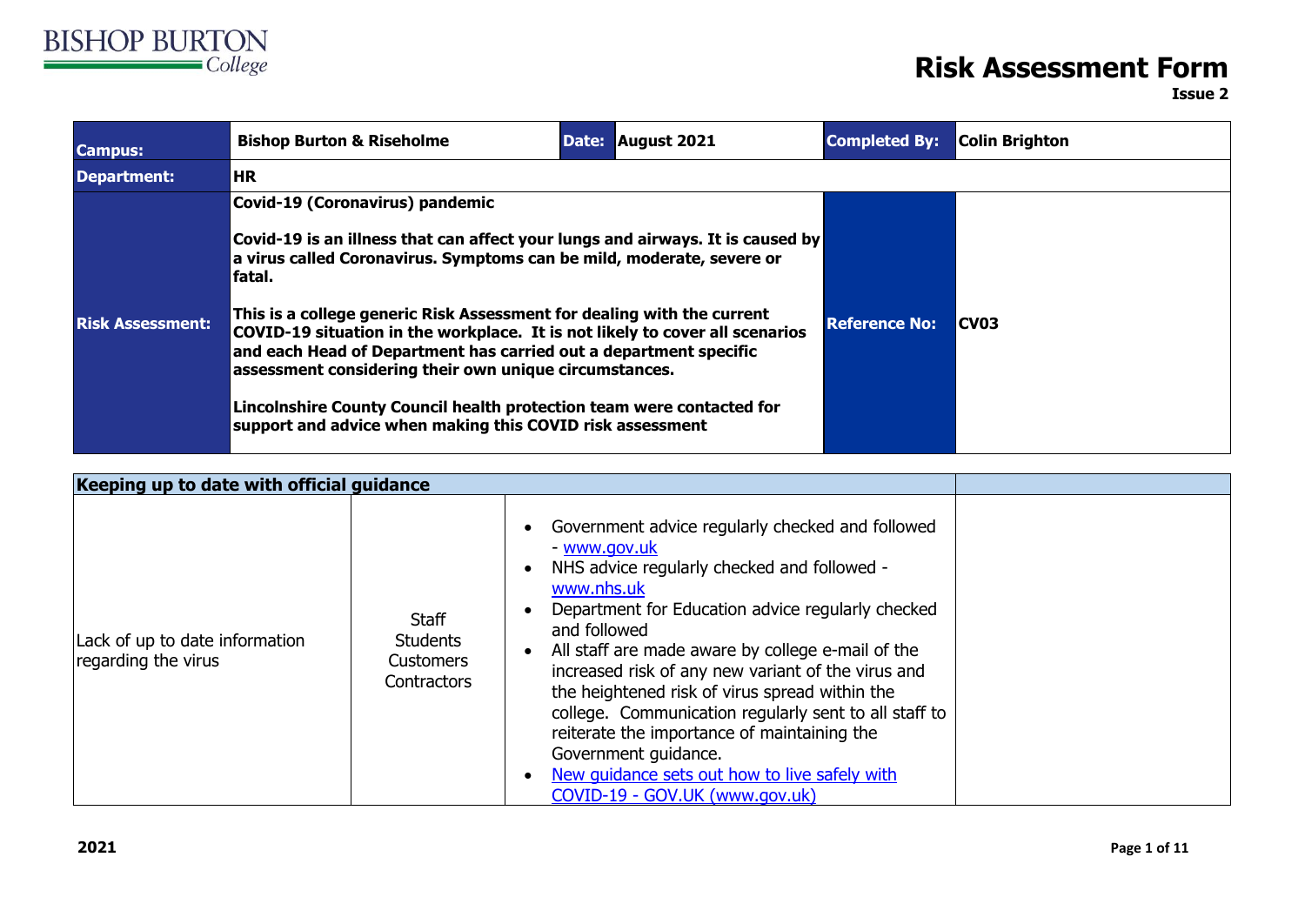| identified? | List significant hazards | List groups of<br>people who are at<br>risk from the<br>significant hazards | List existing control measures or<br>note where the information may be found | List actions for risks which are not<br>adequately controlled |
|-------------|--------------------------|-----------------------------------------------------------------------------|------------------------------------------------------------------------------|---------------------------------------------------------------|
|-------------|--------------------------|-----------------------------------------------------------------------------|------------------------------------------------------------------------------|---------------------------------------------------------------|

| Preventing the spread of Covid-19 (Coronavirus) in the building                             |                                                                    |                                                                                                                                                                                                                                                                                                                            |  |
|---------------------------------------------------------------------------------------------|--------------------------------------------------------------------|----------------------------------------------------------------------------------------------------------------------------------------------------------------------------------------------------------------------------------------------------------------------------------------------------------------------------|--|
| Lack of hand washing facilities<br>leading to increased risk of spread<br>of bacteria/virus | <b>Staff</b><br><b>Students</b><br><b>Customers</b><br>Contractors | Hand sanitation points provided around the campus<br>$\bullet$<br>Hand soap dispensers kept refilled<br>Hand dryers maintained in working order<br>Paper towels provided where required<br>Hot water system maintained to provide constant<br>supply<br>Hand washing signage in place<br>$\bullet$                         |  |
| Getting or spreading coronavirus by<br>not washing hands or not washing<br>them adequately  | <b>Staff</b><br><b>Students</b><br><b>Customers</b><br>Contractors | Follow HSE guidance on cleaning, hygiene and<br>$\bullet$<br>hand sanitiser<br>Water, soap and drying facilities at wash stations.<br>Hand sanitisers strategically placed around the<br>college campus where people can't wash their<br>hands<br>Information/signage on how to wash hands<br>properly and display posters |  |
| Lack of knowledge and guidance<br>from the Government in the<br>Education sector            | <b>Staff</b><br><b>Students</b><br><b>Customers</b><br>Contractors | Department for Education advice regularly checked<br>and followed                                                                                                                                                                                                                                                          |  |
| Poor workplace ventilation leading<br>to risks of coronavirus spreading                     | <b>Staff</b><br><b>Students</b><br><b>Customers</b>                | Follow HSE guidance on heating ventilation and air<br>conditioning (HVAC)<br>Fresh air is the preferred way of ventilating the                                                                                                                                                                                             |  |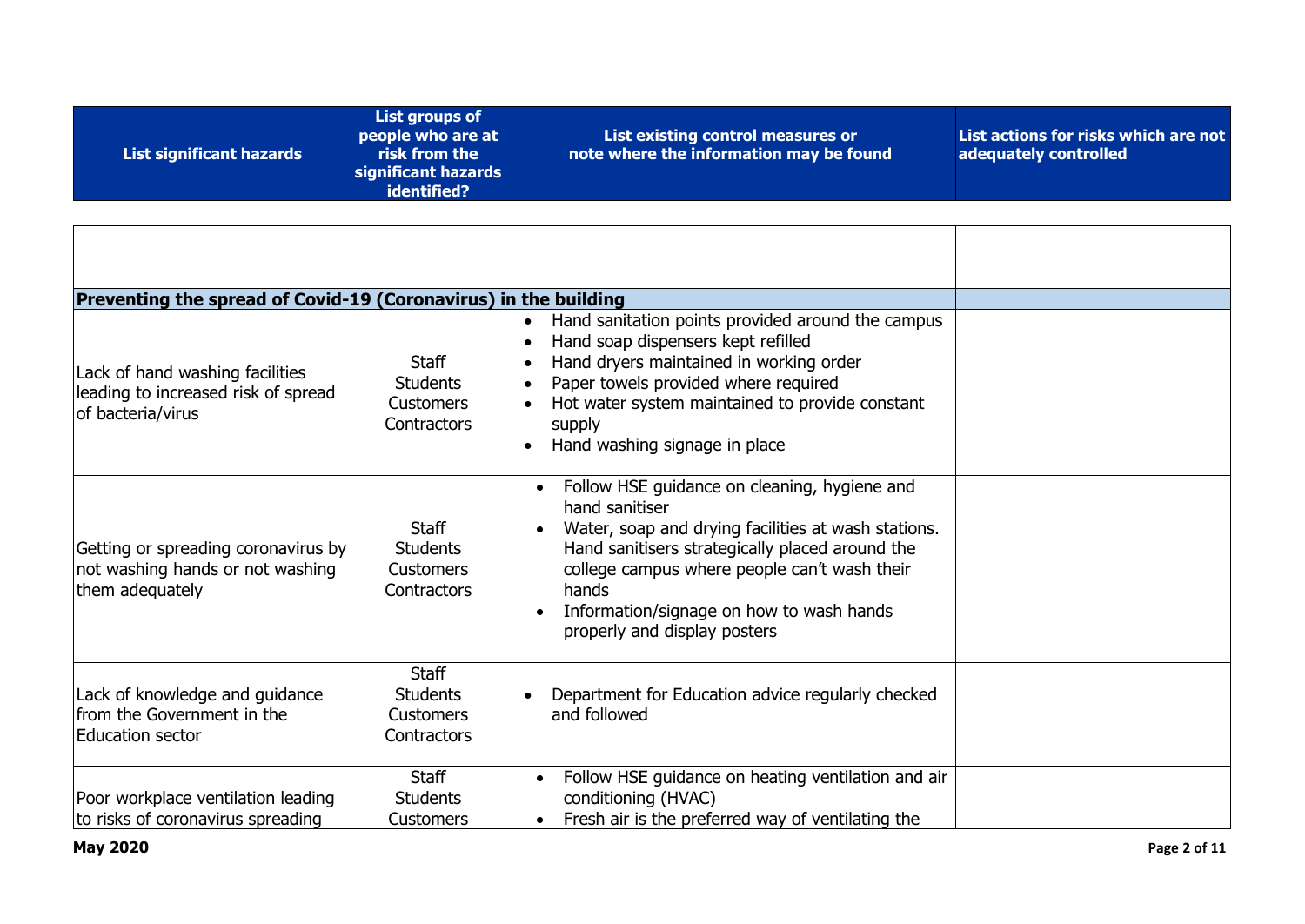| <b>List significant hazards</b>                                                                             | <b>List groups of</b><br>people who are at<br>risk from the<br>significant hazards<br>identified? | List existing control measures or<br>note where the information may be found                                                                                                                                                                                                                                                                                                                                                                                                                                                                                                                                                                                                                                                                                                                                                            | List actions for risks which are not<br>adequately controlled                                                                                                                                   |
|-------------------------------------------------------------------------------------------------------------|---------------------------------------------------------------------------------------------------|-----------------------------------------------------------------------------------------------------------------------------------------------------------------------------------------------------------------------------------------------------------------------------------------------------------------------------------------------------------------------------------------------------------------------------------------------------------------------------------------------------------------------------------------------------------------------------------------------------------------------------------------------------------------------------------------------------------------------------------------------------------------------------------------------------------------------------------------|-------------------------------------------------------------------------------------------------------------------------------------------------------------------------------------------------|
| Exposure to workplace hazards<br>because it isn't possible to get<br>personal protective equipment<br>(PPE) | Contractors<br><b>Staff</b><br><b>Students</b>                                                    | workplace. Open windows and doors (that are not<br>fire doors) to aid ventilation.<br>Estates department maintain air circulation<br>systems in line with manufacturers'<br>recommendations<br>Switch heating ventilation and air conditioning<br>$\bullet$<br>(HVAC) systems to draw in fresh air where they<br>can be, rather than recirculating air<br>Air extraction throughout most buildings, some<br>areas it is air recycling but these also have air<br>extraction in so they draw in fresh air.<br>CO2 monitors placed in identified areas around the<br>college to monitor levels and action where<br>required.<br>Estates domestic department to keep PPE supplies<br>under review to prevent running out<br>PPE to be worn by staff carrying out First Aid or<br>caring for any individual suspected of having<br>COVID-19 |                                                                                                                                                                                                 |
| Not wearing face coverings where<br>they are required                                                       | <b>Staff</b><br><b>Students</b><br><b>Customers</b><br>Contractors                                | Face coverings are no longer advised for students,<br>staff and visitors in classrooms and teaching<br>environments.<br>Face coverings are no longer advised for students,<br>staff and visitors in communal areas.                                                                                                                                                                                                                                                                                                                                                                                                                                                                                                                                                                                                                     | A director of public health<br>might advise you that face<br>coverings should temporarily<br>be worn in communal areas<br>or classrooms (by students,<br>staff and visitors, unless<br>exempt). |
| Staff, students, customers presenting symptoms whilst in the facility                                       |                                                                                                   |                                                                                                                                                                                                                                                                                                                                                                                                                                                                                                                                                                                                                                                                                                                                                                                                                                         |                                                                                                                                                                                                 |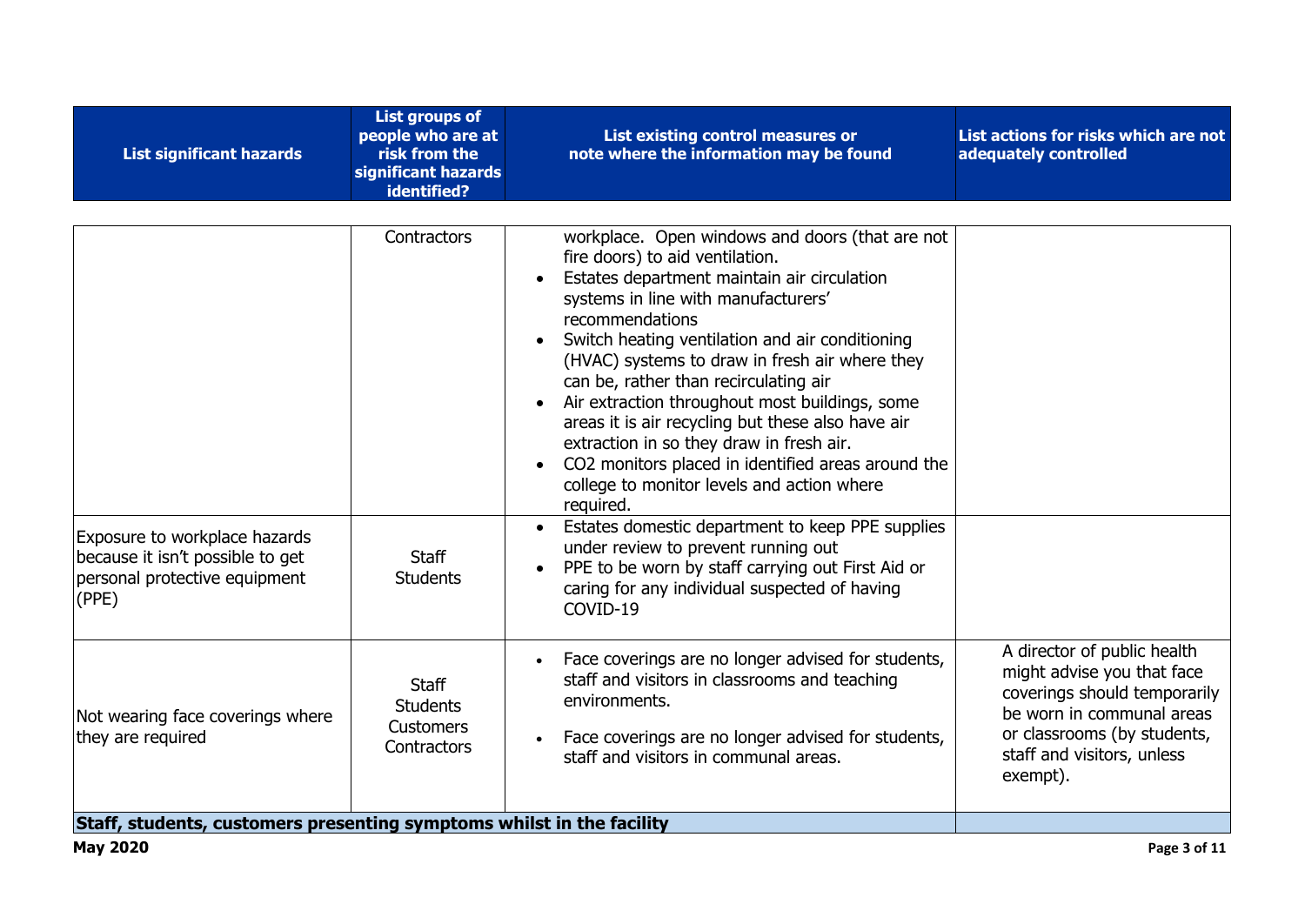| <b>List significant hazards</b>           | <b>List groups of</b><br>people who are at<br>risk from the<br>significant hazards<br>identified? | List existing control measures or<br>note where the information may be found                                                                                                                                                                                                                                                                                                                                                                                                                                                                                                                                                                                                                                                                                                                                                                                | List actions for risks which are not<br>adequately controlled |
|-------------------------------------------|---------------------------------------------------------------------------------------------------|-------------------------------------------------------------------------------------------------------------------------------------------------------------------------------------------------------------------------------------------------------------------------------------------------------------------------------------------------------------------------------------------------------------------------------------------------------------------------------------------------------------------------------------------------------------------------------------------------------------------------------------------------------------------------------------------------------------------------------------------------------------------------------------------------------------------------------------------------------------|---------------------------------------------------------------|
| People displaying symptoms of<br>COVID-19 | <b>Staff</b><br><b>Students</b><br><b>Customers</b><br>Contractors                                | Government guidance followed<br>$\bullet$<br>East Riding of Yorkshire Council - suspected<br>outbreak/positive test response protocol in<br>place<br>Children and young people who are unwell and have<br>$\bullet$<br>a high temperature should stay at home and avoid<br>contact with other people. They can go back to<br>school, college or childcare when they no longer<br>have a high temperature, and they are well enough<br>to attend<br>Adults with a positive COVID-19 test result should<br>try to stay at home and avoid contact with other<br>people for 5 days, which is when they are most<br>infectious. For children and young people aged 18<br>and under, the advice will be 3 days<br>Local COVID response team in place.<br>$\bullet$<br>People with symptoms of a respiratory infection<br>including COVID-19 - GOV.UK (www.gov.uk) |                                                               |
| Lack of Risk communication                | <b>Staff</b><br><b>Students</b><br><b>Customers</b><br>Contractors                                | Senior team to co-ordinate monitoring government<br>and other advice and guidance.<br>Different communication tools and technologies are<br>utilised to enable risk communication messages to<br>reach a variety of audiences - website, i-learn,<br>staff bulletin, e-mail, posters and signage.<br>College to notify Public Health England authorities<br>about COVID-19 cases<br>RIDDOR reporting in place.<br>Regular contact with line managers                                                                                                                                                                                                                                                                                                                                                                                                        |                                                               |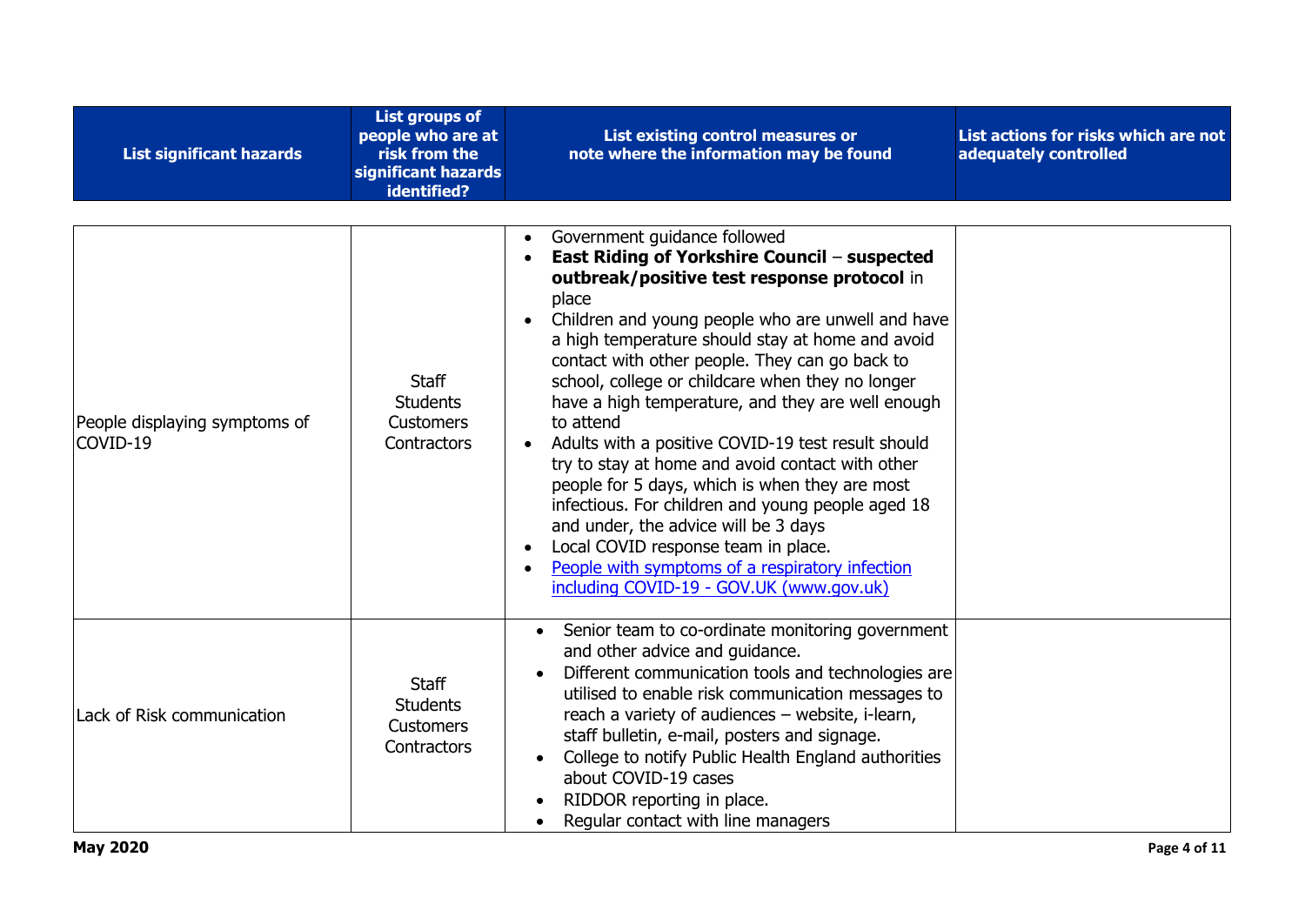| note where the information may be found<br>risk from the<br>adequately controlled<br>List significant hazards<br>significant hazards<br>identified? |  | List groups of<br>people who are at | List existing control measures or | List actions for risks which are not |
|-----------------------------------------------------------------------------------------------------------------------------------------------------|--|-------------------------------------|-----------------------------------|--------------------------------------|
|-----------------------------------------------------------------------------------------------------------------------------------------------------|--|-------------------------------------|-----------------------------------|--------------------------------------|

| High risk employees / students (as defined by government, including pregnant, those with<br>underlying health issues, employees over the age of 70 years)             |                                 |                                                                                                                                                                                                                                                                                                                                                                                                                                                                                                                                                                                                                                                                                                                                                               |  |
|-----------------------------------------------------------------------------------------------------------------------------------------------------------------------|---------------------------------|---------------------------------------------------------------------------------------------------------------------------------------------------------------------------------------------------------------------------------------------------------------------------------------------------------------------------------------------------------------------------------------------------------------------------------------------------------------------------------------------------------------------------------------------------------------------------------------------------------------------------------------------------------------------------------------------------------------------------------------------------------------|--|
| Those employees / Students who<br>are at higher risk from contracting<br>Covid-19 - clinically vulnerable,<br>clinically extremely vulnerable,<br>pregnant employees. | <b>Staff</b><br><b>Students</b> | Government guidance followed - links below<br>Individuals to limit the close contact they have with<br>those they do not usually live with in order to reduce<br>the risk of catching or spreading COVID-19,<br>particularly if they are clinically extremely vulnerable.<br>It is important to respect and be considerate of<br>those who may wish to take a more cautious<br>approach as restrictions are lifted.<br>https://www.gov.uk/government/publications/guidan<br>ce-on-shielding-and-protecting-extremely-vulnerable-<br>persons-from-covid-19/quidance-on-shielding-and-<br>protecting-extremely-vulnerable-persons-from-covid-<br>19<br>COVID-19: guidance for people whose immune system means<br>they are at higher risk - GOV.UK (www.gov.uk) |  |
| <b>Staff Behaviour</b>                                                                                                                                                |                                 |                                                                                                                                                                                                                                                                                                                                                                                                                                                                                                                                                                                                                                                                                                                                                               |  |
| Staff in workplace increasing risk of<br>community transmission                                                                                                       | <b>Staff</b>                    | Government advice followed<br>$\bullet$<br>Adults with the symptoms of a respiratory infection,<br>$\bullet$<br>and who have a high temperature or feel unwell,<br>should try to stay at home and avoid contact with<br>other people until they feel well enough to resume<br>normal activities and they no longer have a high<br>temperature<br>Managers to look at work place environments and                                                                                                                                                                                                                                                                                                                                                              |  |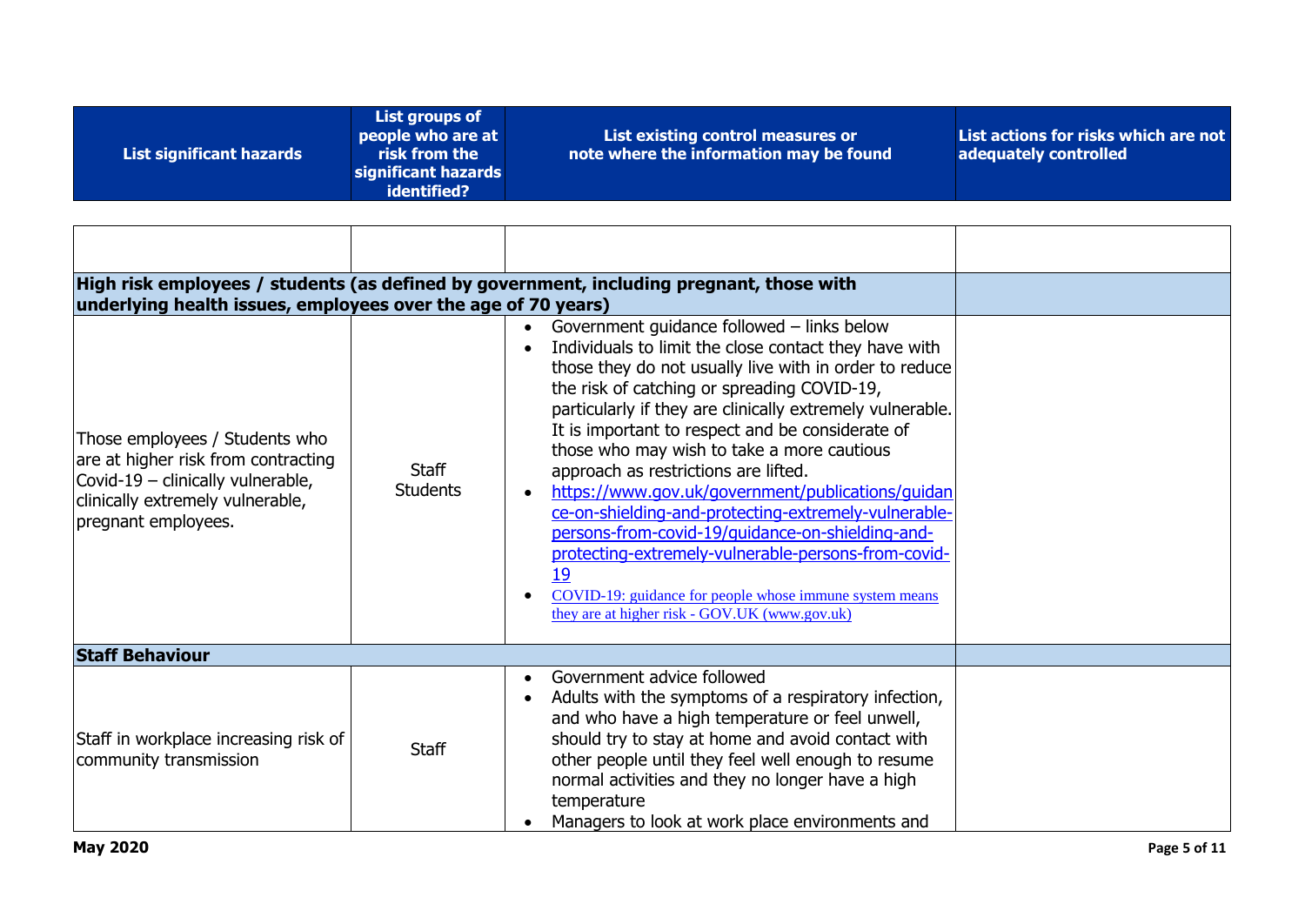| <b>List significant hazards</b>                                                       | <b>List groups of</b><br>people who are at<br>risk from the<br>significant hazards<br>identified? | List existing control measures or<br>note where the information may be found                                                                                                                                                                                                                                                                                                                                                                                                                                                                                                                                                                                                                                                                | List actions for risks which are not<br>adequately controlled |
|---------------------------------------------------------------------------------------|---------------------------------------------------------------------------------------------------|---------------------------------------------------------------------------------------------------------------------------------------------------------------------------------------------------------------------------------------------------------------------------------------------------------------------------------------------------------------------------------------------------------------------------------------------------------------------------------------------------------------------------------------------------------------------------------------------------------------------------------------------------------------------------------------------------------------------------------------------|---------------------------------------------------------------|
|                                                                                       |                                                                                                   | make appropriate changes where necessary.<br>Improving ventilation, open doors (non-fire doors)<br>$\bullet$<br>/windows<br>Reducing the spread of respiratory infections,<br>including COVID-19, in the workplace - GOV.UK<br>(www.gov.uk)                                                                                                                                                                                                                                                                                                                                                                                                                                                                                                 |                                                               |
| Poor workspace hygiene leading to<br>increased risk of transferring<br>bacteria/virus | Staff<br><b>Students</b><br>Customers<br>Contractors                                              | Cleaning products available for wiping down work<br>$\bullet$<br>surfaces and equipment<br>Hand sanitiser available<br>$\bullet$<br>Robust cleaning schedule in place<br>$\bullet$<br>Surfaces kept clear to make it easier to clean and<br>$\bullet$<br>reduce the likelihood of contaminating objects                                                                                                                                                                                                                                                                                                                                                                                                                                     |                                                               |
| Lack of Mental health support                                                         | <b>Staff</b><br><b>Students</b>                                                                   | Access to student support services who provide<br>$\bullet$<br>counselling, chaplaincy, careers advice, sexual health<br>clinics<br>Access to student association<br>$\bullet$<br>Safeguarding team and welfare support<br>$\bullet$<br>Wardens on campus 24/7 and Duty Manager on call<br>$\bullet$<br>Support provided by course leaders<br>$\bullet$<br>Staff to discuss with line managers<br>Mental health champion & Mental Health first aiders<br>on campus<br>College Mental Health coach - 'Slack' on line<br>$\bullet$<br>communication tool. To join the group, type in the<br>below, through the slack app you can also access<br>the group by phone by downloading the app $-$<br>"staffmentalhe-al04464.slack.com" using your |                                                               |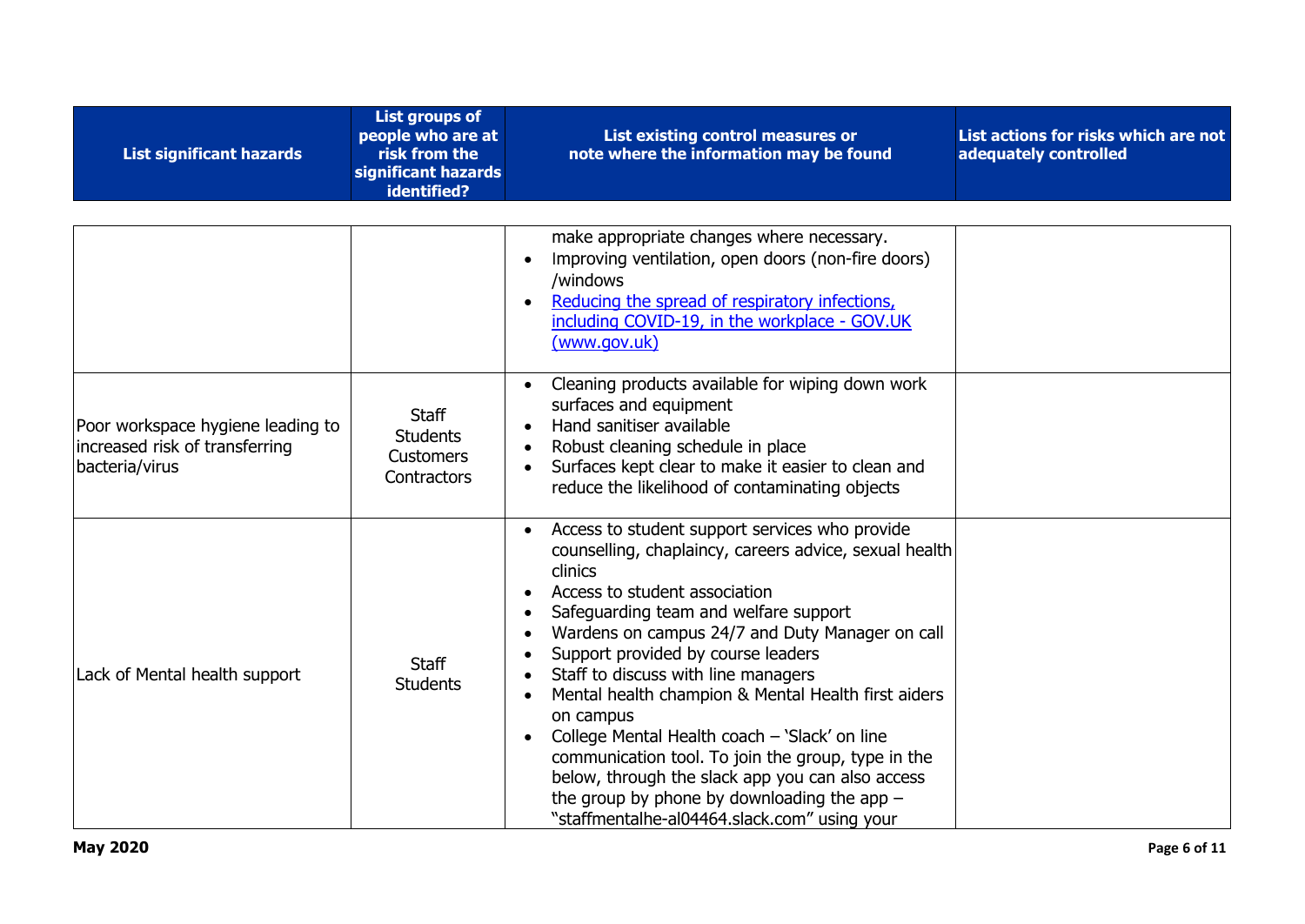| <b>List significant hazards</b>                                                           | <b>List groups of</b><br>people who are at<br>risk from the<br>significant hazards<br>identified? | List existing control measures or<br>note where the information may be found                                                                                                                                                                                                                                                                                                                  | List actions for risks which are not<br>adequately controlled |
|-------------------------------------------------------------------------------------------|---------------------------------------------------------------------------------------------------|-----------------------------------------------------------------------------------------------------------------------------------------------------------------------------------------------------------------------------------------------------------------------------------------------------------------------------------------------------------------------------------------------|---------------------------------------------------------------|
|                                                                                           |                                                                                                   | college email and Google Chrome<br>Counselling service provided for staff through the<br>$\bullet$<br>college<br>Resources available in the HR folder on the staff<br>intranet<br>https://www.nhs.uk/every-mind-matters/<br>$\bullet$<br>Staff Wellbeing folder on the College intranet<br>$\bullet$                                                                                          |                                                               |
| <b>First Aid</b>                                                                          |                                                                                                   |                                                                                                                                                                                                                                                                                                                                                                                               |                                                               |
| Withdrawal of first aid to a person<br>in need could put their life at risk               | <b>Staff</b><br><b>Students</b><br><b>Customers</b><br>Contractors                                | First aid trained personnel available<br>$\bullet$<br>Preservation of life a priority<br>$\bullet$<br>Current Resuscitation Council guidance followed on<br>carrying out CPR.                                                                                                                                                                                                                 |                                                               |
| First Aid / Cardiopulmonary<br>Resuscitation (CPR) training                               | <b>Staff</b><br><b>Students</b><br>Customers<br>Contractors                                       | Staff displaying COVID 19 symptoms not to attend<br>$\bullet$<br>First Aid training<br>Staff are provided with gloves when performing<br>$\bullet$<br>chest compressions<br>Only compressions practiced during ongoing training<br>$\bullet$<br>Rescue breaths demonstrated by trainer and course<br>participants to demonstrate through question and<br>answer during a qualification course |                                                               |
| No safe area to provide first aid<br>with someone showing symptoms<br>and becoming unwell | <b>Staff</b><br><b>Students</b><br><b>Customers</b><br>Contractors                                | Identified empty rooms to be used to provide first<br>$\bullet$<br>aid support, windows should be opened for<br>ventilation where possible.<br>PPE worn by staff caring for the person.<br>$\bullet$                                                                                                                                                                                          |                                                               |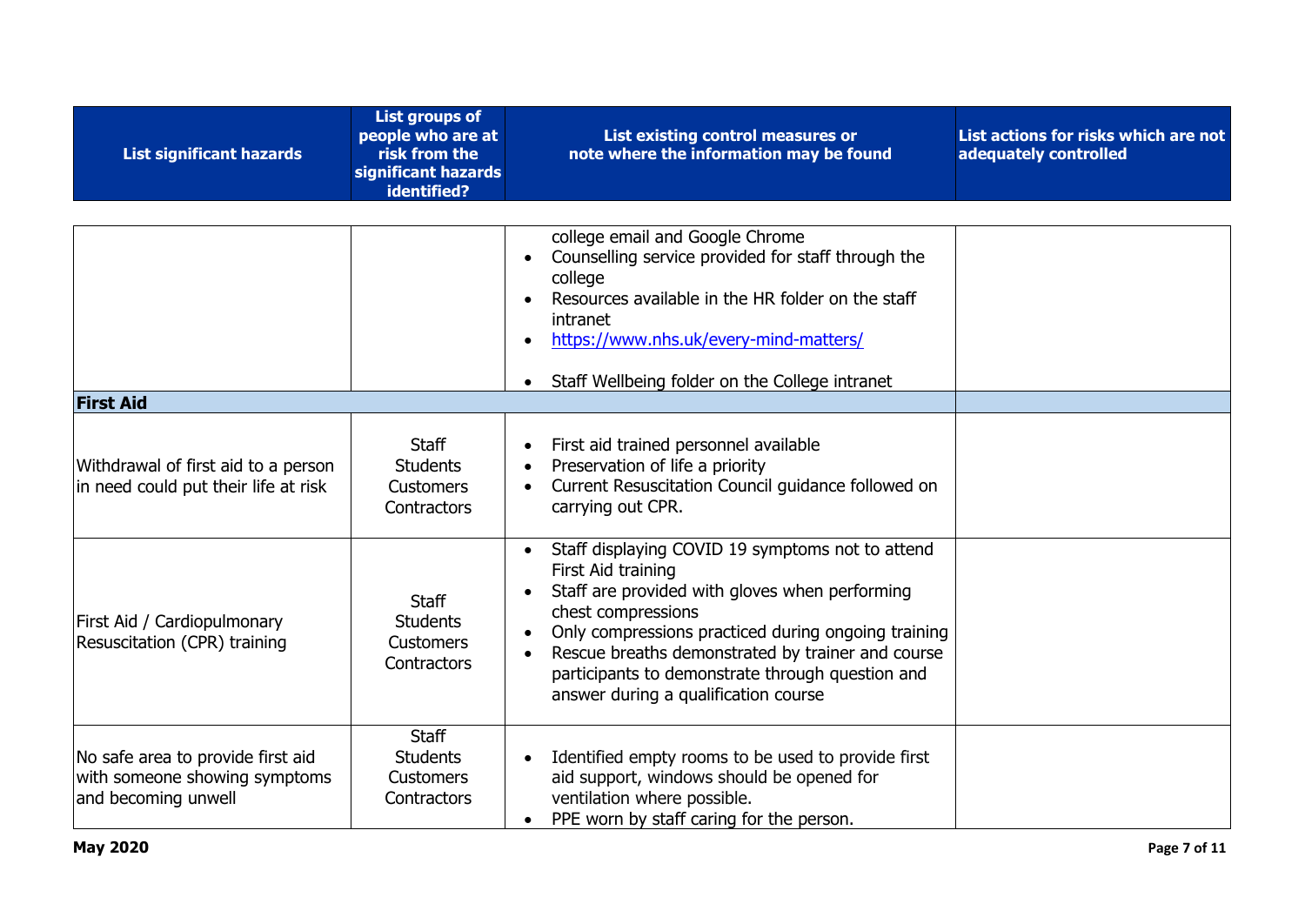| <b>List significant hazards</b>                                                                                           | <b>List groups of</b><br>people who are at<br>risk from the<br>significant hazards<br>identified? | List existing control measures or<br>note where the information may be found                                                                                                                                                                                                                                                                                                                                                                                                                                            | List actions for risks which are not<br>adequately controlled |
|---------------------------------------------------------------------------------------------------------------------------|---------------------------------------------------------------------------------------------------|-------------------------------------------------------------------------------------------------------------------------------------------------------------------------------------------------------------------------------------------------------------------------------------------------------------------------------------------------------------------------------------------------------------------------------------------------------------------------------------------------------------------------|---------------------------------------------------------------|
|                                                                                                                           |                                                                                                   | In an emergency, call 999 if they are seriously ill or<br>injured or their life is at risk.                                                                                                                                                                                                                                                                                                                                                                                                                             |                                                               |
| <b>Cleaning and Waste</b>                                                                                                 |                                                                                                   |                                                                                                                                                                                                                                                                                                                                                                                                                                                                                                                         |                                                               |
| Reduced levels of cleaning staff<br>available increasing risk of being<br>unable to provide adequate<br>cleaning services | <b>Staff</b><br><b>Students</b><br><b>Customers</b><br>Contractors                                | Staff rostered to carry out cleaning tasks<br>$\bullet$<br>Restriction of areas available to staff/public to<br>$\bullet$<br>reduce facilities to be cleaned<br>Cleaning regime in place in accordance with<br>$\bullet$<br>Government guidelines.<br>Regular stock checks to ensure cleaning / sanitising<br>$\bullet$<br>products are available at all times.<br>Cleaning team briefed regarding COVID-19, use of<br>PPE and increased awareness of Infection Control.<br>Government guidelines followed<br>$\bullet$ |                                                               |
| Untrained staff using cleaning<br>substances and equipment                                                                | <b>Staff</b><br><b>Students</b><br><b>Customers</b><br><b>Contractors</b>                         | COSHH assessments and data sheets for all<br>$\bullet$<br>substances in place<br>Only staff trained in safe methods and use of<br>$\bullet$<br>substances carry out cleaning tasks, including<br>mechanical cleaning equipment<br>Staff provided with COSHH e-learning and face to<br>$\bullet$<br>face training                                                                                                                                                                                                        |                                                               |
| <b>Business Continuity</b>                                                                                                |                                                                                                   |                                                                                                                                                                                                                                                                                                                                                                                                                                                                                                                         |                                                               |
| Unsafe Teaching areas                                                                                                     | <b>Staff</b><br><b>Students</b>                                                                   | Non-fire doors left open to improve workplace<br>ventilation<br>Fire doors must not be propped open<br>Hand sanitisers located around the campus at<br>entrance/exit points                                                                                                                                                                                                                                                                                                                                             |                                                               |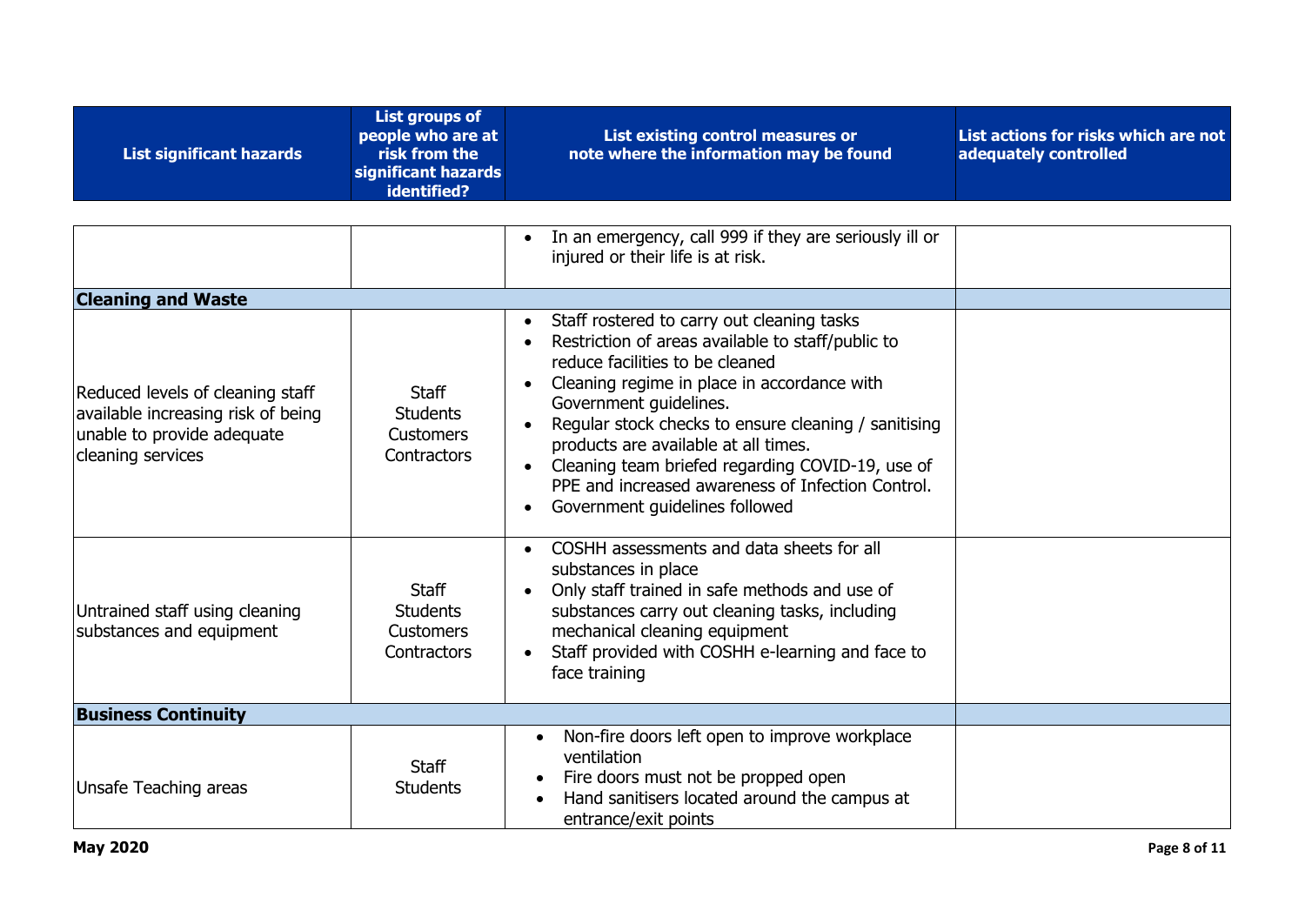| List groups of<br>people who are at<br>risk from the<br>List significant hazards<br>significant hazards<br>identified? | List actions for risks which are not<br>List existing control measures or<br>note where the information may be found<br>adequately controlled |
|------------------------------------------------------------------------------------------------------------------------|-----------------------------------------------------------------------------------------------------------------------------------------------|
|------------------------------------------------------------------------------------------------------------------------|-----------------------------------------------------------------------------------------------------------------------------------------------|

|                      | <b>Name</b>    | <b>Signature</b> | <b>Date</b>                   | <b>Actions added</b>                                                                                                |
|----------------------|----------------|------------------|-------------------------------|---------------------------------------------------------------------------------------------------------------------|
| Review Conducted by: | Colin Brighton |                  |                               | September 2021 Face coverings on campus                                                                             |
| Review Conducted by: | Colin Brighton |                  | September 2021 longer in use. | Government links removed as no<br>Link added - NHS every mind matters                                               |
|                      | Colin Brighton |                  |                               | November 2021 General review – no changes.                                                                          |
|                      | Colin Brighton |                  |                               | December 2021 Updated with new Government<br>guidance                                                               |
|                      | Colin Brighton |                  |                               | Updated with new Government<br>January 2022 guidance Face coverings on campus<br>and advice for pregnant employees. |
|                      | Colin Brighton |                  |                               | January 2022 Update on wearing face coverings.                                                                      |
|                      | Colin Brighton |                  |                               | February 2022 Review on lifting of legal requirements<br>Page 9 of 11                                               |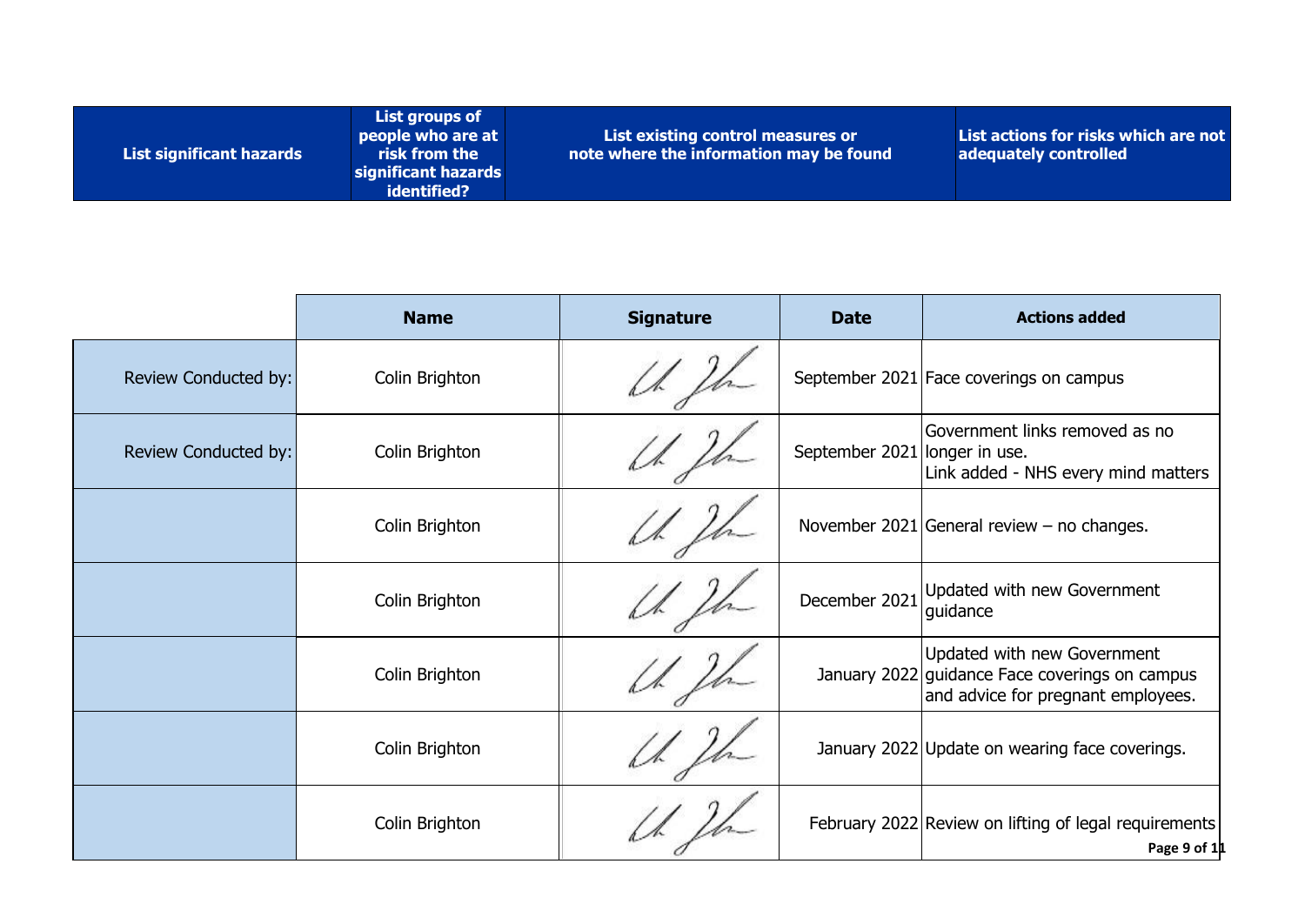| List significant hazards | List groups of<br>people who are at<br>risk from the<br>significant hazards<br>identified? | List existing control measures or<br>note where the information may be found | List actions for risks which are not<br>adequately controlled |
|--------------------------|--------------------------------------------------------------------------------------------|------------------------------------------------------------------------------|---------------------------------------------------------------|
|--------------------------|--------------------------------------------------------------------------------------------|------------------------------------------------------------------------------|---------------------------------------------------------------|

|                      | <b>Name</b>    | <b>Signature</b> | <b>Date</b> | <b>Actions added</b>                                                                                                                                                         |
|----------------------|----------------|------------------|-------------|------------------------------------------------------------------------------------------------------------------------------------------------------------------------------|
| Review Conducted by: | Colin Brighton |                  |             | Changes to measures and guidance<br>for managing COVID-19 in education<br>April 2022 and childcare settings from Friday 1<br>April. A number of Government links<br>removed. |